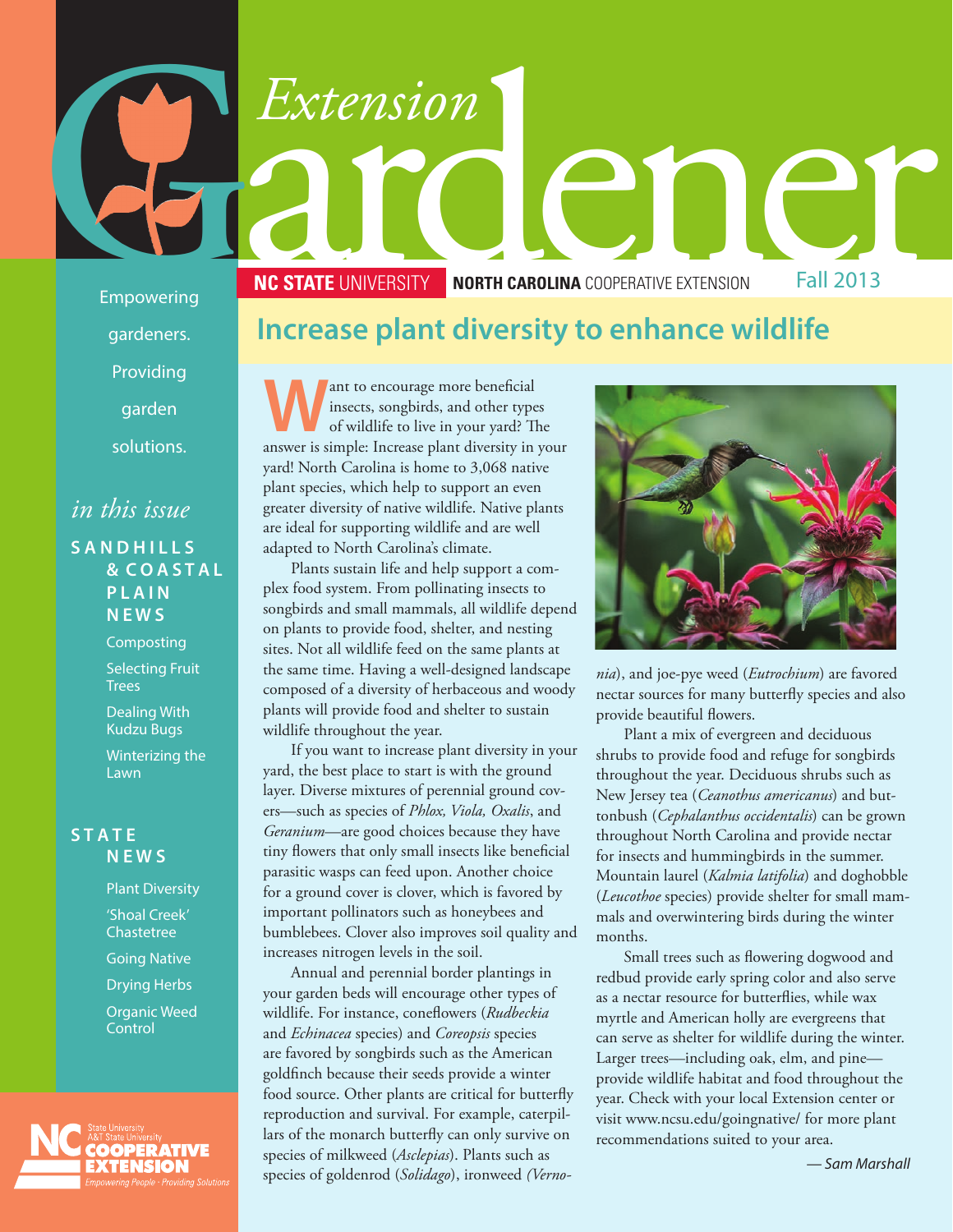## *Extension* Gardener

#### **Extension Showcase**

#### **Jones County Kids Become Insect Scientists**

Jones County Cooperative Extension provided an opportunity for 32 youngsters to become entomologists for a week at a recent insect camp. This science camp helped increase students' understanding and appreciation of the insects around us.

Participants from ages 5 to 13 designed and created an insect habitat, distinguished insect predators from plant-eaters, collected insects in different habitats, and mounted insects for collection. One popular feature was the use of microscopes for a close-up look at insect parts. Many students reported never having used a microscope.

Throughout camp, students earned "money bugs" (plastic insects) for acts of good citizenship, correctly answering insect trivia questions, making astute connections from lectures, or sporting T-shirts or hats featuring insects. At the end of camp, "money bugs" were used to purchase insect collecting supplies, mounted insects for collections, insect traps, and insect-themed toys.

Each student received an insect net, mounting board, and collecting supplies to continue pursuing their newly awakened entomological interests. One participant summed it up best: "Before this, a bug was a bug. Now I understand there are many kinds of insects each with their own features, purpose, and predators. I appreciate insects a lot more now."

— *Nicole Sanchez*

#### **Smart Gardening** *— Composting*

**B**efore you know it, you'll be raking leaves. Instead of discarding them, use those leaves for composting. Composting converts leaves, food scraps, leftovers, and grass clippings into a valuable soil additive. When mixed with soil in gardens, lawns and houseplants, compost improves soil quality and plant growth. Seedlings, potted plants, garden and field crops, lawns, shrubs, and trees can all benefit from compost.

Set up your pile or bin

in a flat area protected from runoff and flooding. It should be more than 2 feet from your home or wooden structures, yet easily accessible. Make sure it's within reach of a hose to keep it moist. Build your pile 4 to 6 feet high and more than 3 feet wide so it can retain heat. Start with 4 or 5 inches of brown leaves and shredded paper. Then add 2or 3 inches of food scraps, coffee grounds, and grass trimmings. Keep alternating



layers. Water each layer thoroughly to distribute moisture evenly. Toss in a handful of soil on each layer to add microorganisms. Top the pile with 4 or 5 inches of brown leaves to keep out flies and other pests and provide a filter for odors.

To heat up your pile, you can spread a thin layer of the following every 6 inches: dog, rabbit, goat, or poultry food; soybean meal; or canola meal. Or dust small amounts of alfalfa, bone, hoof, or cottonseed meal on top of nitrogenous materials (food scraps, coffee grounds,

grass trimmings) as they are added. Keep the pile moist (feeling like a wrung-out sponge) and only add small pieces of organic materials (materials break down quicker if they are less than 2 inches in size). For more information on composting, visit this website: http://www.bae. ncsu.edu/topic/composting/

 *—Rhonda Sherman*

#### **Food Production** *— Selecting fruit trees*

**G**rowing productive fruit trees requires care-ful planning. Selecting what to grow is the first step in being successful. The fruit you select should be compatible with the local climate and the level of management you are willing to undertake. Management includes training and fertilization as well as insect and disease control. Chestnuts, figs, pecans, and persimmons need little management, while apples, pears, Asian pears, and plums require moderate care. Peaches and nectarines need intensive management to produce a successful crop. Other fruit trees may grow here, but the quality and dependability of the fruit, as well as the intense management needed, make them less viable options.

A good site for fruit trees will have full sun and well-drained fertile soil. Soil testing should be performed to determine the acidity and fertility of the soil as well as the presence of parasitic nematodes (microscopic worms) in the soil. Trees should be spaced away from structures and other large plants.

Chose fruit varieties known to produce well in your area. Pollination requirements vary with types and varieties. For

fruits requiring cross-pollination, plant at least two varieties with overlapping flowering periods together. Self-fruiting varieties may also increase yield and quality when two varieties are planted.

Most trees must be exposed to temperatures around 40°F for a certain amount of hours to break bud and grow properly. This is known as their chilling hour requirement. North Carolina grown trees have a risk of freeze damage if they flower too early in the spring. Varieties with chilling requirements of at least 750 hours are recommended to prevent crop loss.

To ensure many seasons of enjoyment, contact your local Extension center for recommendations of varieties, spacing, planting, watering, pruning, and pest control before you plant. *— Peg Godwin*

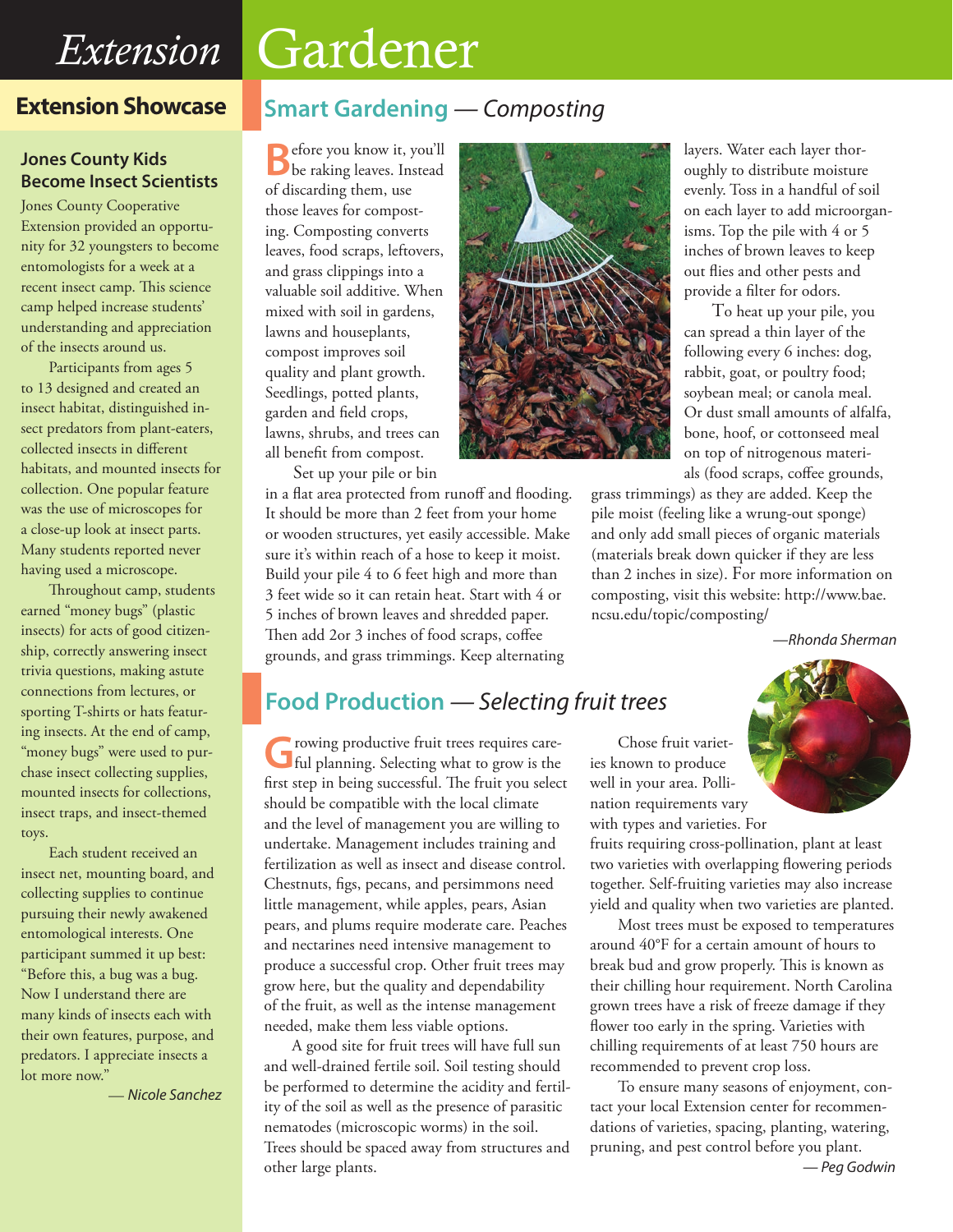#### **Regional News of the Sandhills and Coastal Plain**

#### **Pest Alert** *— Dealing with kudzu bugs*

**K**udzu bugs are relatively new insects from Asia that were first found in the United States in 2009 near Atlanta. Kudzu bugs have square bodies and are brown to olive-green in

flowers and seedpods. The insects are attracted to light colors and can be found covering things like sides of houses, tree trunks, or vehicles. In most cases, kudzu bugs do not pose a

color. Kudzu bugs overwinter under tree bark, in mulch, or within house walls. They emerge in spring as adults, lay their eggs on kudzu vines, and then die. The eggs hatch in summer and begin a new generation.

Kudzu bugs are usually found in clusters. They are known to feed only on plants in the bean family, including kudzu, wisteria, green beans, field peas, and soybeans. Kudzu bugs use piercingsucking mouth parts to pull sap from the plant. Symptoms of their feeding include stunting, wilting, brown leaf edges, and dropping of



R. Ottens, University of Georgia, Bugwood.org

threat and control is not needed, though it may be necessary to control kudzu bugs on bean plants to prevent yield reductions. Insecticides containing synthetic pyrethroids are recommended for control. It is important to note this insecticide group is toxic to bees and beneficial insects. Pyrethrins are an organic option that can provide some control. Spraying an insecticide will only temporarily discourage kudzu bugs and does not provide longterm control.

*— Jessica Strickland*

# Tips *&*Tasks

#### **Avoiding Spider Bites**

Believe it or not, spiders are our friends. They are the most effective predator in the landscape. Whether spiders are beneficial or not, people are afraid of them. For the most part, spider bites are insignificant. However, just as bee and wasp stings may trigger allergic reactions in some people, the same may be true for spider bites. You can decrease the potential of a spider bite by following these simple steps.

- Do not leave gloves, boots, or clothes in the barn or outside. Wring or twist gloves very tightly before putting them on. You may even want to step on them.
- • Cram a towel into your boots before you put your foot in them. If you put a wad of newspaper in each boot when you take them off, spiders won't be able to crawl in.
- Shake jackets, aprons, and other clothes vigorously before putting them on. Again, wringing them very tightly should kill any hidden spiders.
- Lastly, always wear gloves when working outside. Thin rubber gloves or gardening gloves should be worn when working in the basement, shed, or indoors.
- • For more information, visit [http://www.ces.ncsu.edu/depts/](http://www.ces.ncsu.edu/depts/ent/notes/Urban/spiders.htm) [ent/notes/Urban/spiders.htm](http://www.ces.ncsu.edu/depts/ent/notes/Urban/spiders.htm) or contact your local Cooperative Extension center.

*— Gary Pierce*

### **Carolina Lawns** *— Winterizing the lawn*

**M**any gardeners are confused about lawn fertilization. Here's where the confusion starts. In most of the United States, cool-season grasses are grown. These grasses grow best during fall and spring, stay green in areas with mild winters, and go dormant in the heat of summer. Examples are tall fescue and Kentucky bluegrass. Cool-season grasses come out of summer dormancy and begin active growth when temperatures start to cool in the fall. Many of the winterizer fertilizers or advertisements for winterizing are targeted at cool-season grasses, though the advertisements may not mention that. These fertilizers often contain high levels of nitrogen, such as 32-0-4.

When looking at the southeastern United States, however, warm-season grasses dominate. Warm-season grasses grow best from late spring to early fall, going dormant in winter. Examples are Bermuda, centipede, St. Augustine, and zoysia. Most plants, including grasses, should be fertilized with nitrogen when they are actively growing. Warm-season grasses are slowing down in the fall and getting ready to go dormant. They don't need high levels of nitrogen at this time of year.

Research shows that warm-season grasses grown in soils with adequate levels of potassium are less prone to diseases and green up faster in the spring. Apply 1 pound of actual potassium per 1,000 square feet to warm-season lawns before the end of September. This can be done by applying a potassium-only fertilizer such as 4.5 pounds of 0-0-22, 2 pounds of 0-0-50, or 1.5 pounds of 0-0-60 per 1,000 square feet to winterize your warm season lawn.

*— Danny Lauderdale*

denotes announced to describe the service of the service of the service of the service of the service of the service of the service of the service of the service of the service of the service of the service of the service